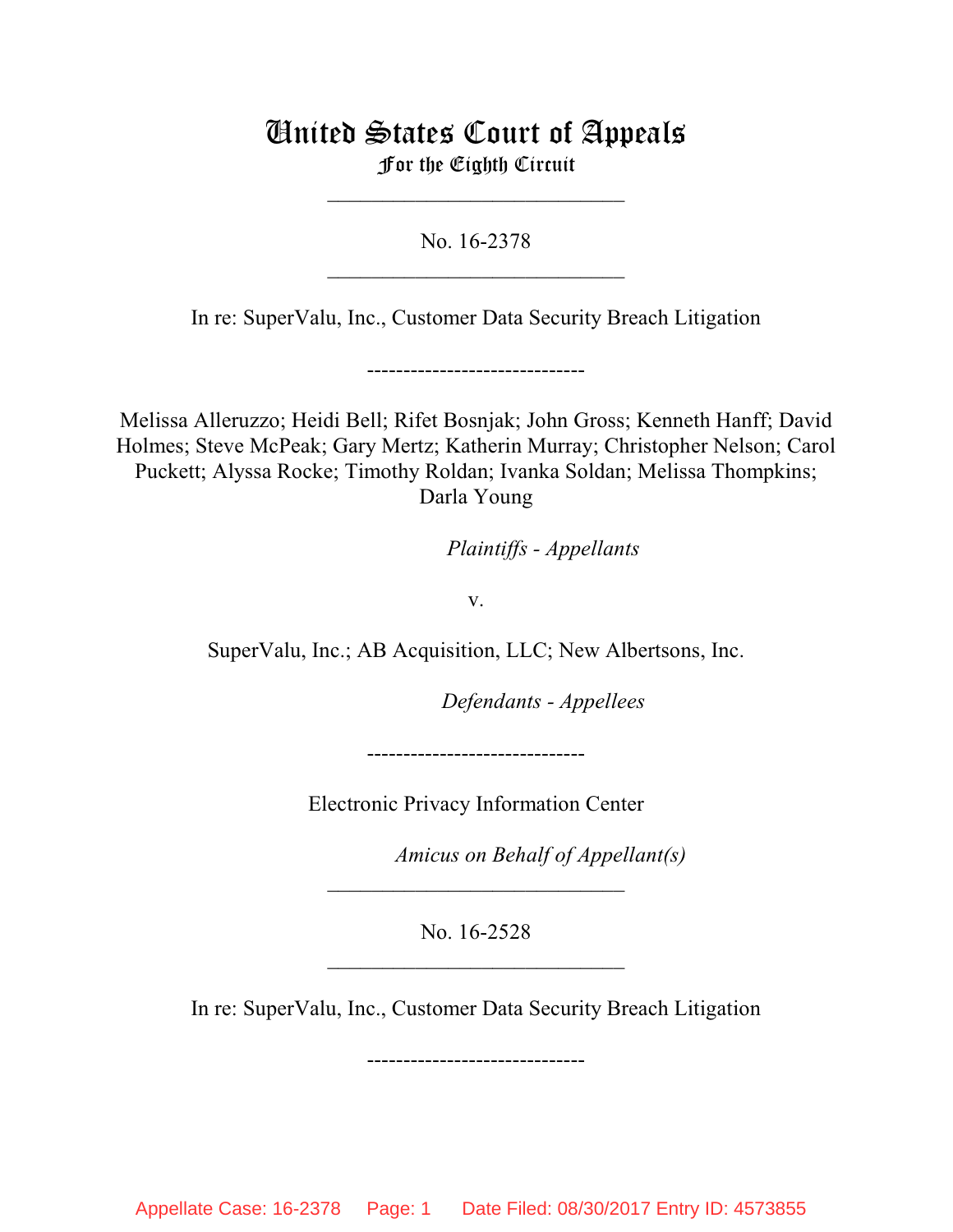Melissa Alleruzzo; Heidi Bell; Rifet Bosnjak; John Gross; Kenneth Hanff; David Holmes; Steve McPeak; Gary Mertz; Katherin Murray; Christopher Nelson; Carol Puckett; Alyssa Rocke; Timothy Roldan; Ivanka Soldan; Melissa Thompkins; Darla Young

*Plaintiffs - Appellees* 

v.

SuperValu, Inc.; AB Acquisition, LLC; New Albertsons, Inc.

lllllllllllllllllllll *Defendants - Appellants*

Appeals from United States District Court for the District of Minnesota - Minneapolis

\_\_\_\_\_\_\_\_\_\_\_\_

 $\frac{1}{2}$ 

 Submitted: May 10, 2017 Filed: August 30, 2017

 $\frac{1}{2}$ 

\_\_\_\_\_\_\_\_\_\_\_\_

Before SMITH, Chief Judge, COLLOTON and KELLY, Circuit Judges.

KELLY, Circuit Judge.

In 2014, retail grocery stores owned and operated by defendants SuperValu, Inc., AB Acquisition, LLC, and New Albertsons, Inc. suffered two cyber attacks in which their customers' financial information was allegedly accessed and stolen. Following the data breaches, customers who shopped at the affected stores brought several putative class actions, which were subsequently centralized in the United States District Court for the District of Minnesota by the Judicial Panel on Multidistrict Litigation. The district court dismissed the plaintiffs' consolidated complaint under Federal Rule of Civil Procedure 12(b)(1), concluding that plaintiffs

-2-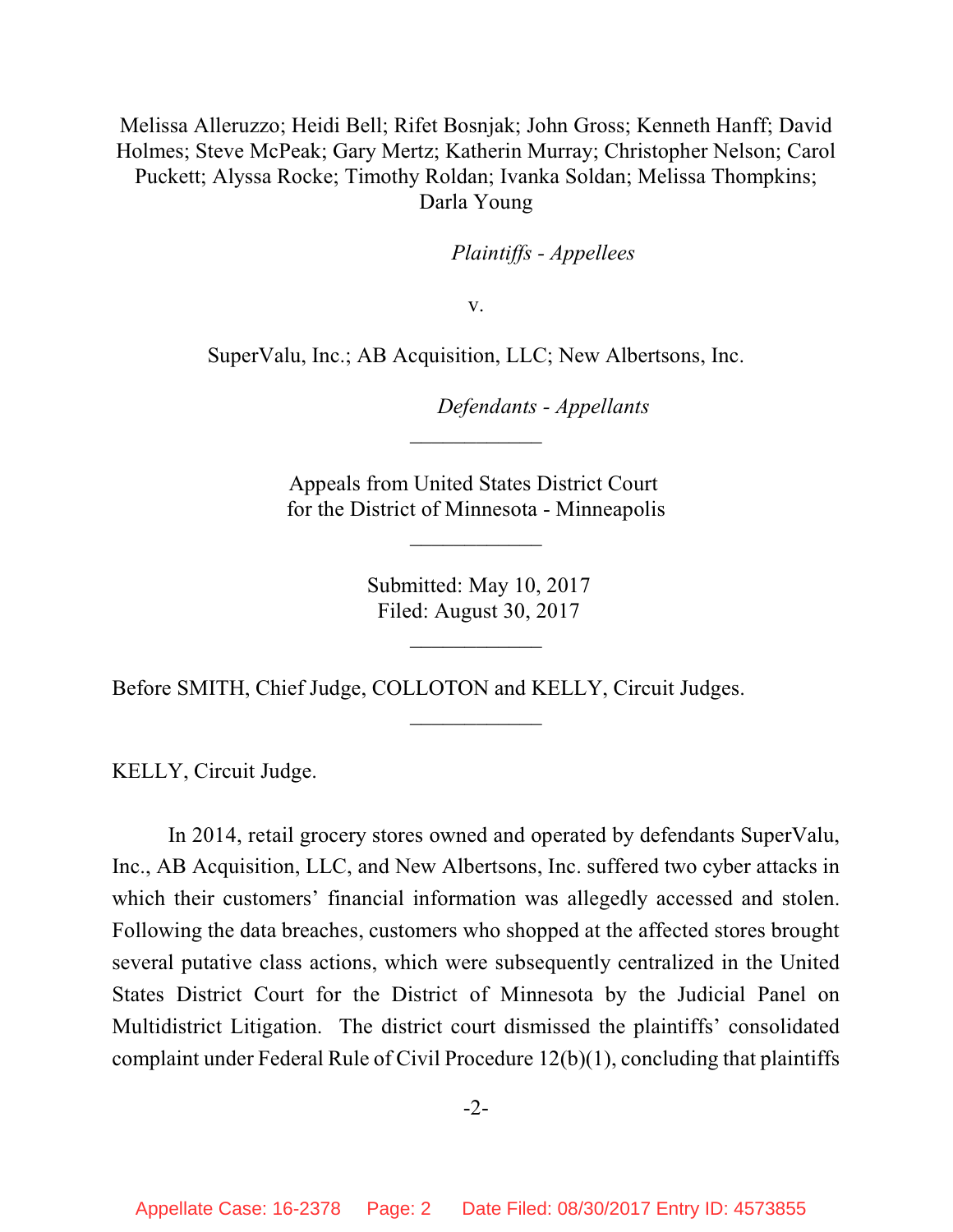failed to allege facts establishing Article III standing. Plaintiffs appealed, and we affirm in part, reverse in part, and remand for further proceedings.

#### **I. Background**

The following facts, which we accept as true, are drawn from the consolidated amended complaint and the appended exhibits. See Carlsen v. GameStop, Inc., 833 F.3d 903, 908 (8th Cir. 2016). Plaintiffs are sixteen customers who purchased goods from defendants' grocery stores in Missouri, Illinois, Maryland, Pennsylvania, Delaware, Idaho, and New Jersey using credit or debit cards during the period between June and September 2014. From June 22, 2014, to July 17, 2014, cyber criminals accessed the computer network that processes payment card transactions for 1,045 of defendants' stores. The hackers installed malicious software on defendants' network that allowed themto gain accessto the payment card information of defendants' customers (hereinafter, Card Information), including their names, credit or debit card account numbers, expiration dates, card verification value (CVV) codes, and personal identification numbers (PINs). By harvesting the data on the network, the hackers stole customers' Card Information.

On August 14, 2014, defendants issued a press release notifying customers of the computer intrusion at their stores. The press release acknowledged that the attack "may have resulted in the theft" of Card Information, but it had not yet been determined that "any such cardholder data was in fact stolen," and, at that point, there was "no evidence of any misuse of any such data." Defendants also announced that they were conducting an on-going investigation into the incident, which might uncover additional "time frames, locations and/or at-risk data" exposed in the intrusion.

On September 29, 2014, defendants announced a second data breach that took place in late August or early September 2014. The press release stated that an

-3-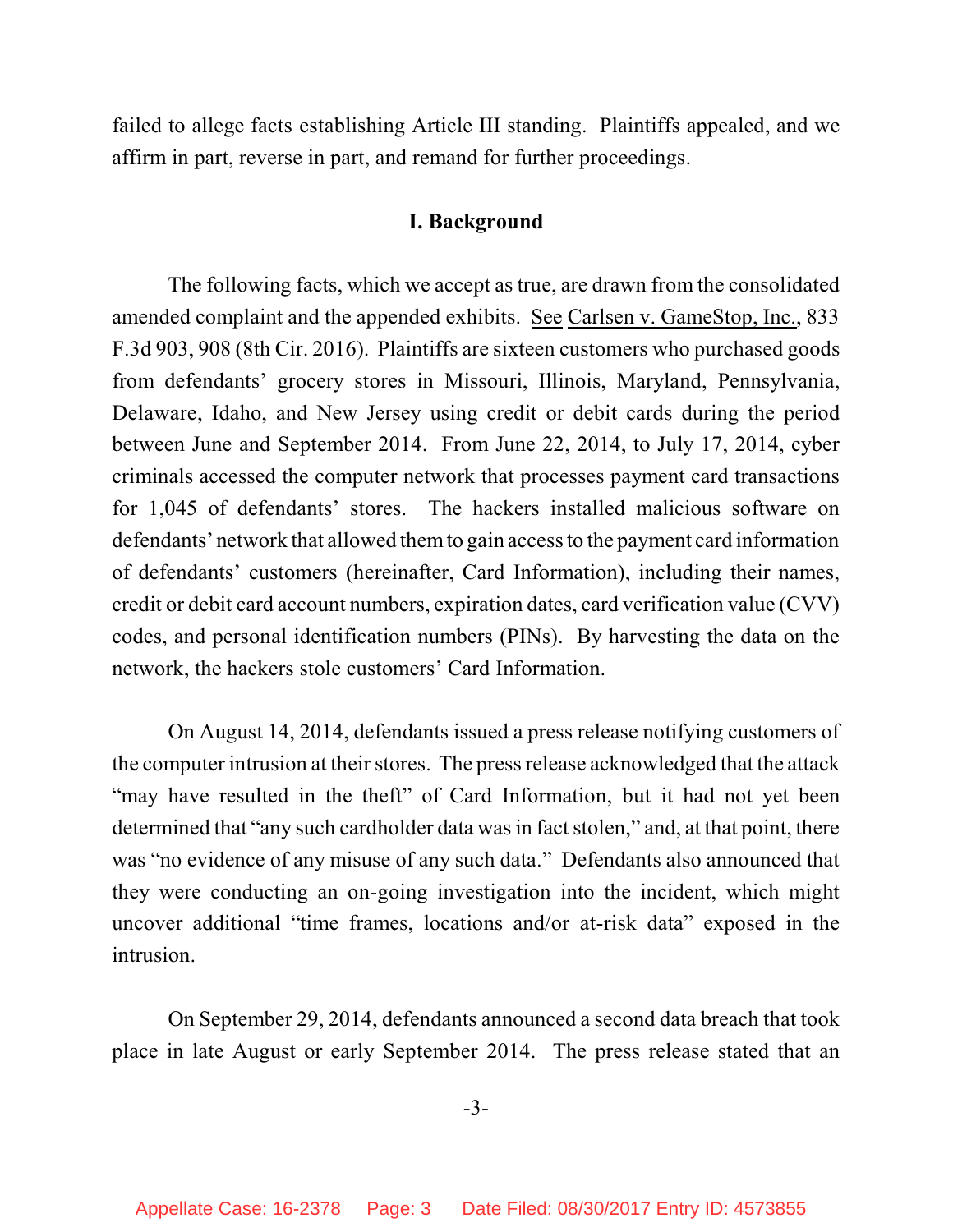intruder installed different malicious software onto the same network. Defendants acknowledged that the software may have captured Card Information from debit and credit cards used to purchase goods at their stores but, at the time of the press release, there had been no determination that such information "was in fact stolen." Once again, defendants affirmed that their investigation was ongoing, and that further information on the scope of the intrusion could be identified in the future. Although defendants' release states that the second intrusion was separate from the one announced on August 14, 2014, plaintiffs dispute this contention in their complaint, alleging that the two breaches were related and stemmed from the same security failures.

According to the complaint, hackers gained access to defendants' network because defendants failed to take adequate measures to protect customers' Card Information. Defendants used default or easily guessed passwords, failed to lock out users after several failed login attempts, and did not segregate access to different parts of the network or use firewalls to protect Card Information. By not implementing these measures, defendants ran afoul of best practices and industry standards for merchants who accept customer payments via credit or debit card. Moreover, defendants were on notice of the risk of consumer data theft because similar security flaws had been exploited in recent data breaches targeting other national retailers.

As a result of the breaches, plaintiffs' Card Information was allegedly stolen, subjecting plaintiffs "to an imminent and real possibility of identity theft." Specifically, plaintiffs contend that the hackers can use their Card Information to siphon money from their current accounts, make unauthorized credit or debit card charges, open new accounts, or sell the information to others who intend to commit fraud. Identity thieves can use the stolen Card Information to commit fraud for an "extended period of time after" the breach, and the information is often traded on the cyber black market "for a number of years after the initial theft." In support of these allegations, plaintiffs cite a June 2007 United States Government Accountability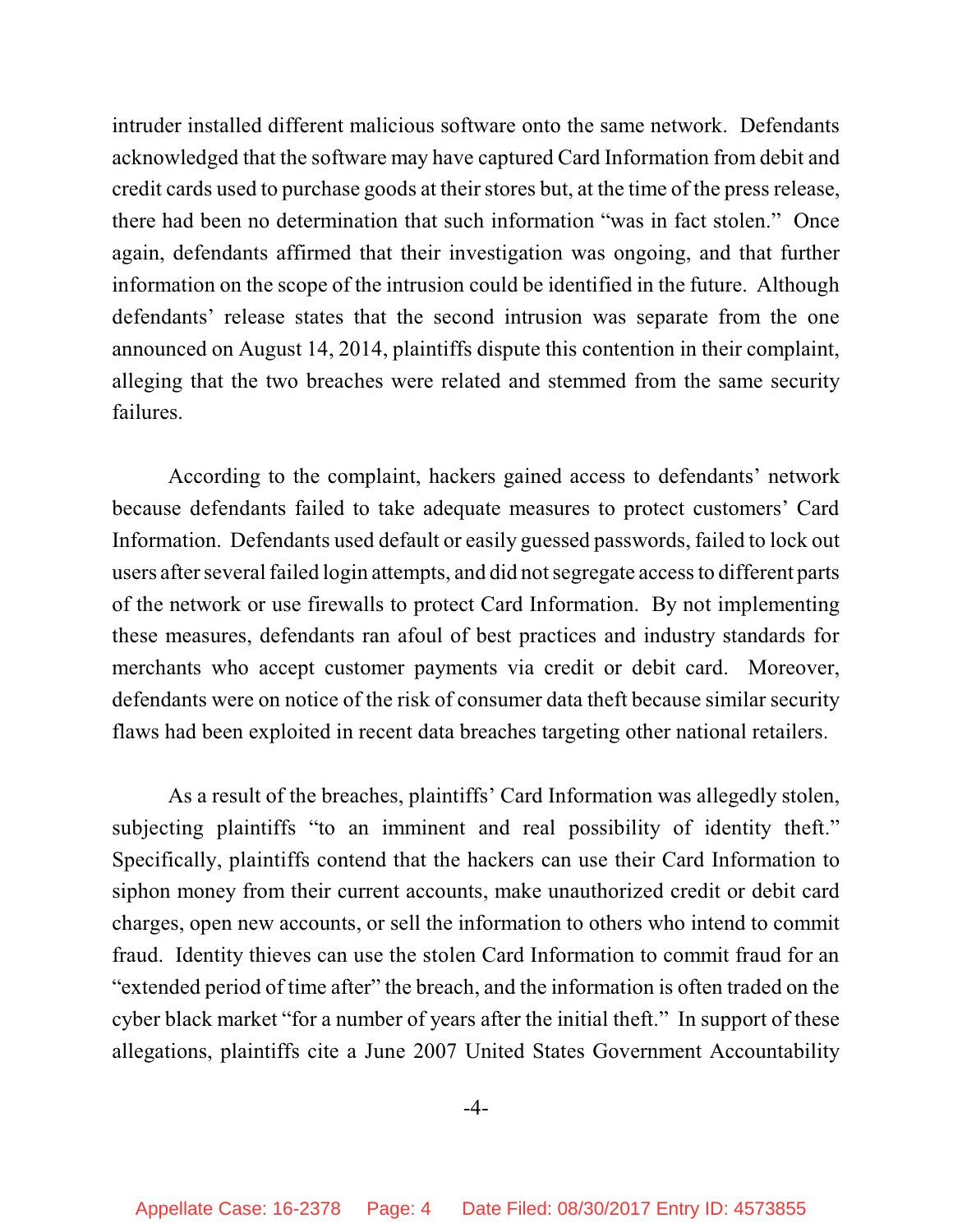Office (GAO)report on data breaches. See U.S. Gov't Accountability Off., GAO-07- 737, Personal Information: Data Breaches are Frequent, but Evidence of Resulting Identity Theft is Limited; However, the Full Extent is Unknown (2007), http://www.gao.gov/assets/270/262899.pdf.

Customers allegedly affected by the breaches filed putative class actions in several district courts. The Judicial Panel on Multidistrict Litigation transferred the related actions to the United States District Court for the District of Minnesota for coordinated or consolidated pretrial proceedings. Pursuant to the district court's order, plaintiffs filed a consolidated amended complaint on June 26, 2015, with sixteen named plaintiffs bringing claims on behalf of a putative class of persons affected by defendants' data breaches.

Each of the sixteen plaintiffs shopped at defendants' affected stores using a credit or debit card, and their Card Information was allegedly compromised in the data breaches. After the data breaches were announced, each plaintiff "spent time determining if [his or her] card was compromised" by reviewing information released about the breaches and the impacted locations and monitoring account information to guard against potential fraud. Crucial to the outcome in this appeal, one plaintiff, David Holmes, used his credit card at a store in Belleville, Illinois<sup>1</sup> that was affected by the data breaches, and alleges his Card Information was compromised as a result of defendants' security failures. Shortly after the data breach was announced, "Holmes noticed a fraudulent charge on his credit card statement and immediately cancelled his credit card, which took two weeks to replace."

<sup>&</sup>lt;sup>1</sup>Although some of the other named plaintiffs allege the specific dates that they shopped, plaintiff Holmes does not include the date, but does identify the store name and location.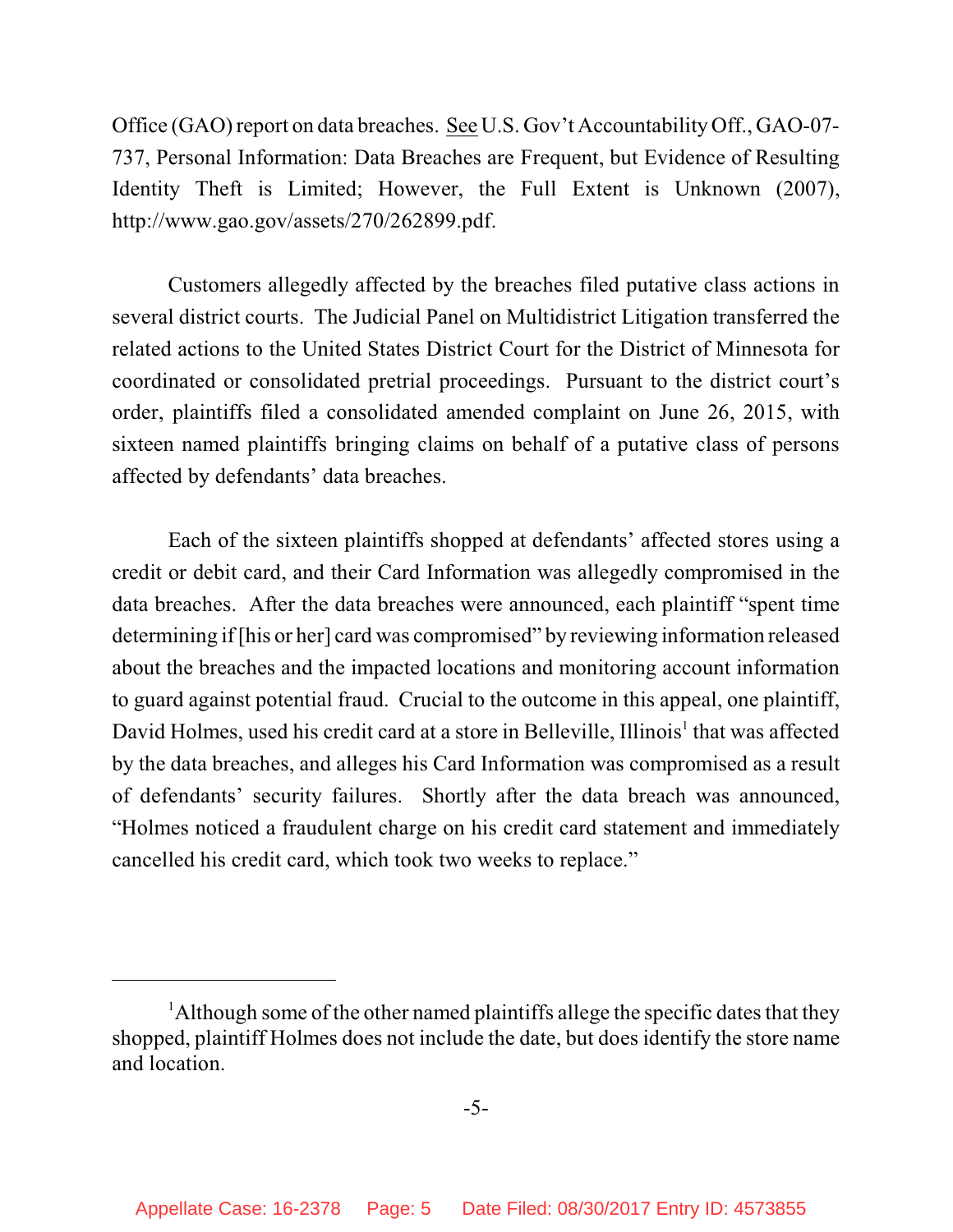The complaint states six claims for relief for: (1) violations of state consumer protection statutes, (2) violations of state data breach notification statutes, (3) negligence, (4) breach of implied contract, (5) negligence per se, and (6) unjust enrichment. Defendants moved to dismiss the complaint under Federal Rules of Civil Procedure 12(b)(1) and 12(b)(6). The district court granted the Rule 12(b)(1) motion and dismissed the complaint without prejudice, finding that none of the plaintiffs had alleged an injury-in-fact and thus they did not have standing. The court did not address defendants' arguments for dismissal under Rule  $12(b)(6)$ .<sup>2</sup> Plaintiffs appeal the district court's dismissal, and defendants cross-appeal, arguing that the complaint was alternatively subject to dismissal with prejudice under Rule 12(b)(6).

#### **II. Discussion**

Article III of the Constitution limits the jurisdiction of the federal courts to cases or controversies. Spokeo, Inc. v. Robins, 136 S. Ct. 1540, 1547 (2016). A plaintiff invoking the jurisdiction of the court must demonstrate standing to sue by showing that she has suffered an injury in fact that is fairly traceable to the defendant's conduct and that is likely to be redressed by the relief she seeks. Id. This case primarily concerns the injury in fact and fairly traceable elements. To establish an injury in fact, a plaintiff must show that her injury is "'concrete and particularized' and 'actual or imminent, not conjectural or hypothetical.'" Id. at 1548 (quoting Lujan v. Defs. of Wildlife, 504 U.S. 555, 560 (1992)). An injury is fairly traceable if the plaintiff shows "a causal connection between the injury and the conduct complained of" that is "not . . . th[e] result [of] the independent action of some third party not

<sup>&</sup>lt;sup>2</sup>After the entry of judgment, plaintiffs moved to alter or amend pursuant to Rule 59(e), attaching, for the first time, declarations from officers of financial institutions. Because plaintiffs did not appeal the district court's denial of the Rule 59(e) motion, we do not consider the arguments raised in the motion or the exhibits attached thereto. See Gannon Int'l, Ltd. v. Blocker, 684 F.3d 785, 793–94 (8th Cir. 2012).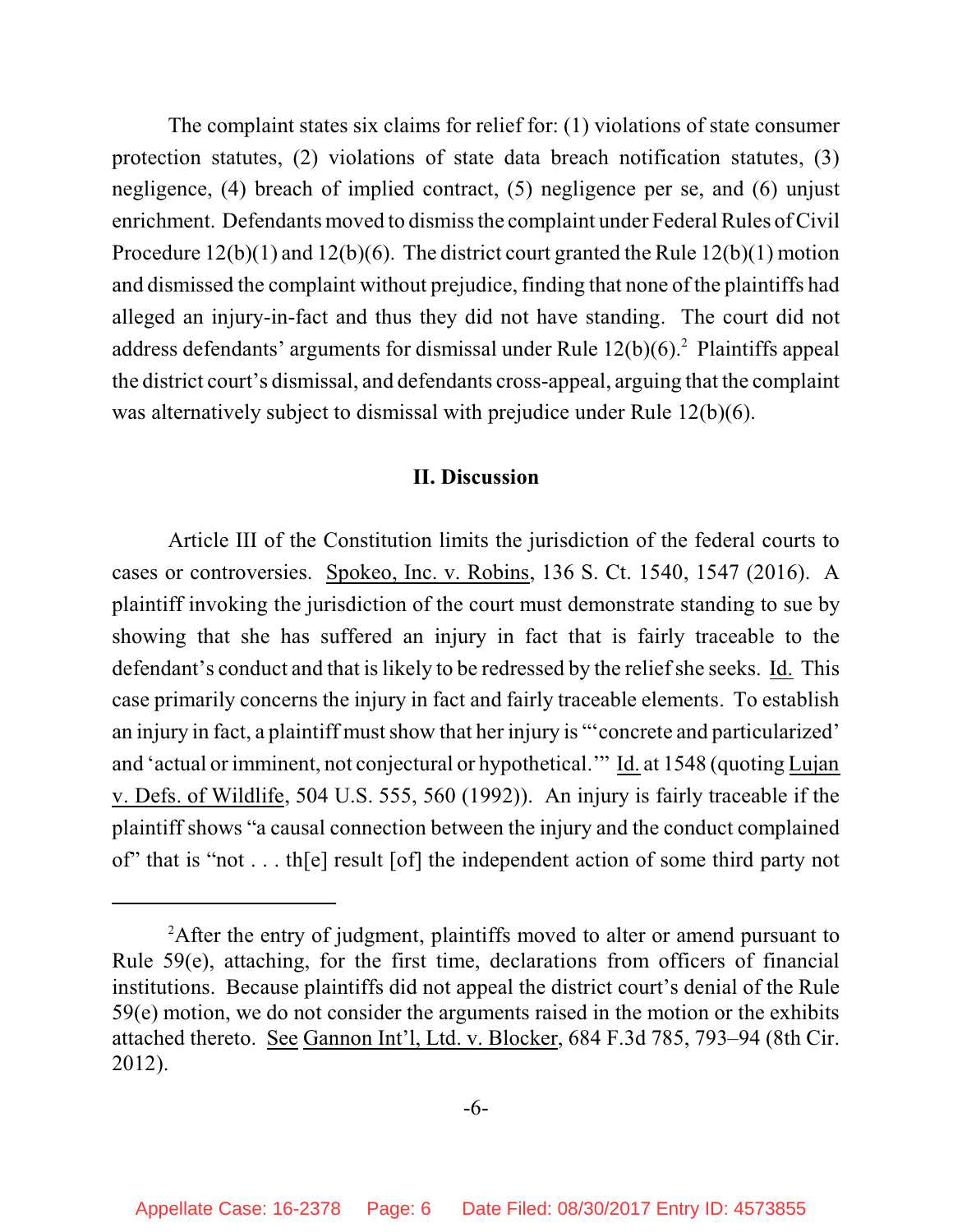before the court." Lujan, 504 U.S. at 560 (alterations in original) (internal quotation omitted).

Because this case is at the pleading stage, plaintiffs "must 'clearly allege facts' demonstrating" the elements of standing. Spokeo, 136 S. Ct. at 1547 (alteration omitted) (quoting Warth v. Seldin, 422 U.S. 490, 518 (1975)). Where, as here, defendants facially attacked plaintiffs' standing, we review the district court's dismissal for lack of standing de novo, accepting the material allegations in the complaint as true and drawing all inferences in plaintiffs' favor. See Carlsen, 833 F.3d at 908.

The requirements for standing do not change in the class action context. See Spokeo, 136 S. Ct. at 1547 n.6. A putative class action can proceed as long as one named plaintiff has standing. See Horne v. Flores, 557 U.S. 433, 446 (2009); Arlington Heights v. Metro. Hous. Dev. Corp., 429 U.S. 252, 264 & n.9 (1977). "Accordingly, at least one of the [sixteen] named Plaintiffs must have Article III standing in order to maintain this class action." In re Horizon Healthcare Servs. Inc. Data Breach Litig., 846 F.3d 625, 634 (3d Cir. 2017); see O'Shea v. Littleton, 414 U.S. 488, 494 (1974) ("[I]f none of the named plaintiffs purporting to represent a class establishes the requisite of a case or controversy with the defendants, none may seek relief on behalf of himself or any other member of the class.").

The district court evaluated the standing of all the named plaintiffs collectively. As relevant here, the court concluded that because the complaint alleged only an "isolated single instance of an unauthorized charge" suffered by plaintiff Holmes, there was insufficient evidence of misuse of plaintiffs' Card Information connected to defendants' data breaches to "plausibly suggest[] that the hackers had succeeded in stealing the data and were willing and able to use it for future theft or fraud." On appeal, plaintiffs argue that they have sufficiently alleged an injury in fact because the theft of their Card Information in the data breaches at defendants' stores created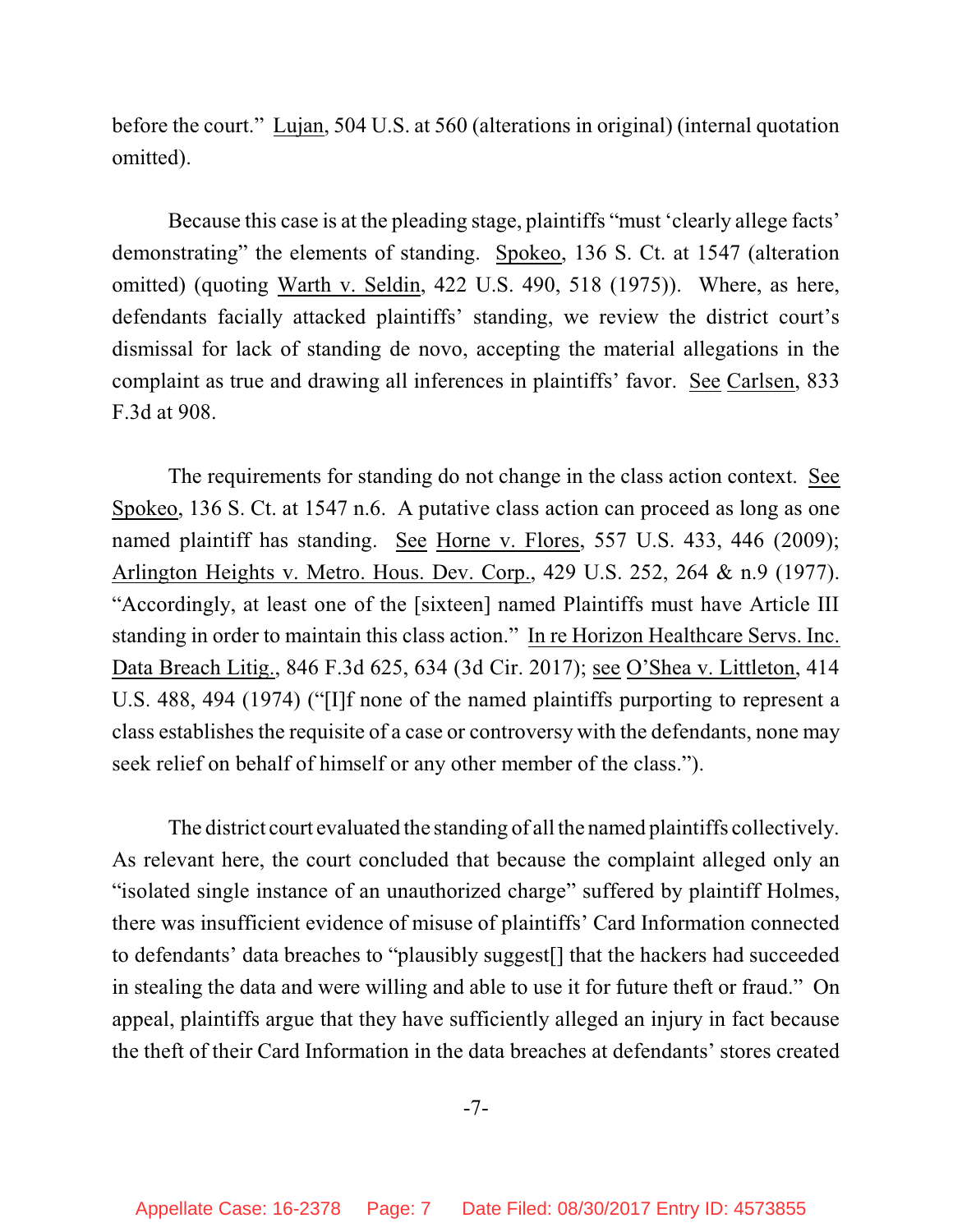a substantial risk that they will suffer identity theft in the future. In addition, plaintiff Holmes specifically argues that his allegations of actual misuse of his Card Information are sufficient to allege a present injury in fact causally connected to defendants' careless security practices. Although we conclude that the complaint does not sufficiently allege a substantial risk of future identity theft, we nonetheless find that the court has subject matter jurisdiction over this action because plaintiff Holmes has alleged facts giving rise to standing.

### **A. Future Injury**

Plaintiffs argue that they have sufficiently alleged an injury in fact because the theft of their Card Information due to the data breaches at defendants' stores creates the risk that they will suffer identity theft in the future. The Supreme Court has recognized that future injury can be sufficient to establish Article III standing. See Clapper v. Amnesty Int'l USA, 568 U.S. 398, 409 (2013). In future injury cases, the plaintiff must demonstrate that "the threatened injury is 'certainly impending,' or there is a '"substantial risk" that the harm will occur.'" Susan B. Anthony List v. Driehaus, 134 S. Ct. 2334, 2341 (2014) (quoting Clapper, 568 U.S. at 409, 414 n.5).<sup>3</sup> The question here is whether the complaint adequately alleges that plaintiffs face a "certainly impending" or "substantial risk" of identity theft as a result of the data breaches purportedly caused by defendants' deficient security practices.

<sup>&</sup>lt;sup>3</sup>Defendants argue that we should apply only the "certainly impending" formulation of the future injury test. The Supreme Court has at least twice indicated that both the "certainly impending" and "substantial risk" standards are applicable in future injury cases, albeit without resolving whether they are distinct, and we are obligated to follow this precedent. See Driehaus, 134 S. Ct. at 2341, 2345–46; Clapper, 568 U.S. at 409, 414 n.5; see also Attias v. Carefirst, Inc., — F.3d —, 2017 WL 3254941, at \*5 (D.C. Cir. 2017); Beck v. McDonald, 848 F.3d 262, 272, 275 (4th Cir. 2017).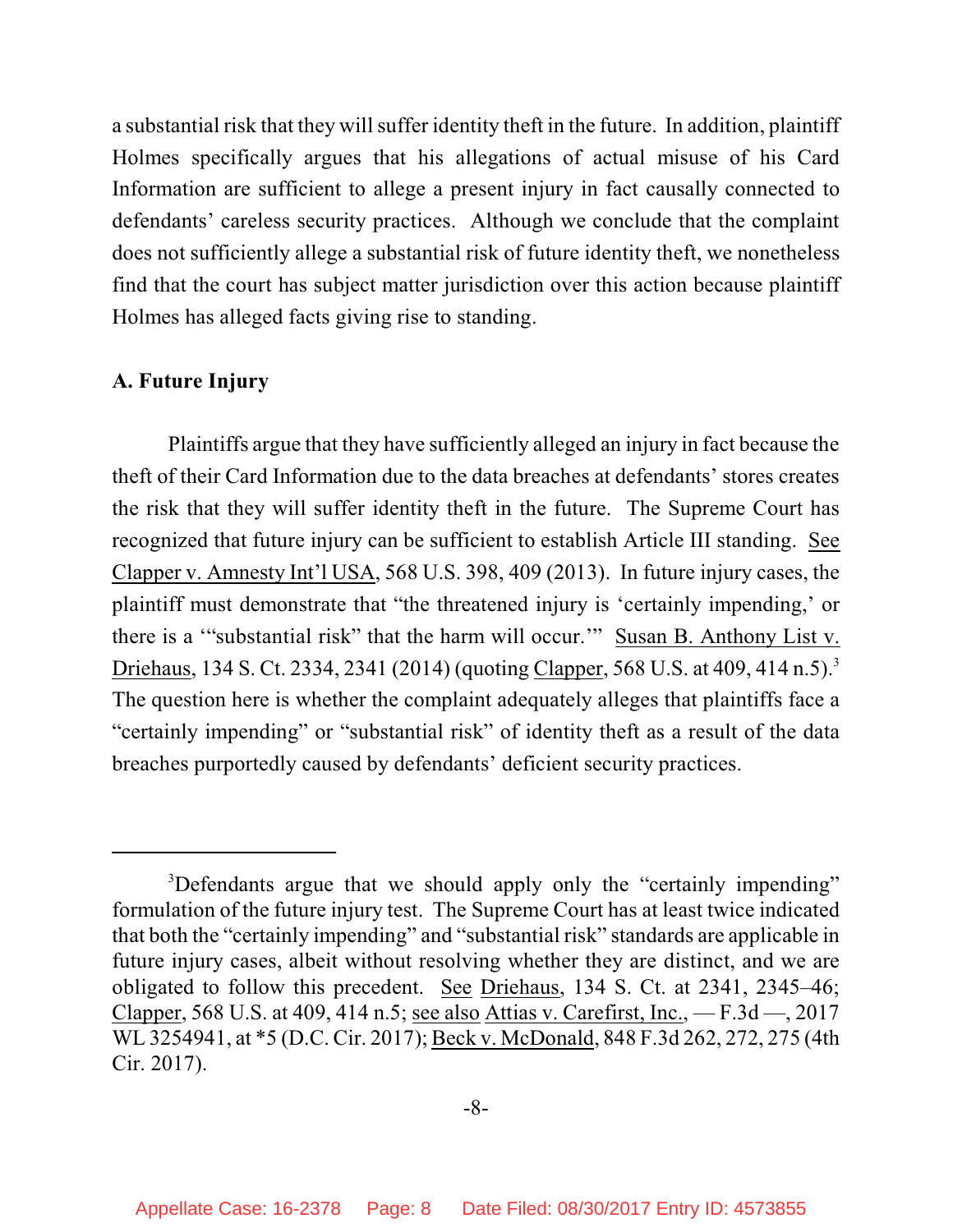Although we have not had occasion to address this question, several circuits have applied Clapper to determine whether an increased risk of future identity theft constitutes an injury in fact. See Attias, 2017 WL 3254941, at \*3–7; Whalen v. Michaels Stores, Inc., No. 16-260 (L), 2017 WL 1556116, at \*1–2 (2d Cir. May 2, 2017) (Summ. Order); Beck, 848 F.3d at 273–76; Galaria v. Nationwide Mut. Ins., 663 F. App'x 384, 387–90 (6th Cir. 2016); Lewert v. P.F. Chang's China Bistro, Inc., 819 F.3d 963, 966–69 (7th Cir. 2016); Remijas v. Neiman Marcus Grp., LLC, 794 F.3d 688, 692–93 (7th Cir. 2015). These cases came to differing conclusions on the question ofstanding. We need not reconcile this out-of-circuit precedent because the cases ultimately turned on the substance of the allegations before each court. Thus, we begin with the facts pleaded by plaintiffs here.

Defendants argue that plaintiffs have at most alleged only that the intruders accessed the card data, not that they stole it. We disagree. At several points, the complaint alleges that the malware the hackers installed on defendants' network allowed them to "harvest" plaintiffs' Card Information, that defendants' security practices "allow[ed] and ma[de] possible the theft" of plaintiffs' Card Information, and that plaintiffs have actually "suffered theft" of their Card Information. Moreover, defendants' own press releases, which are appended to the complaint, acknowledge that the data breaches "may have resulted in the theft of" Card Information. Defendants argue that the allegations are conclusory, but "on a motion to dismiss we presum[e] that general allegations embrace those specific facts that are necessary to support the claim." Lujan, 504 U.S. at 561 (alteration in original) (internal quotation omitted). Drawing all inferences in the plaintiffs' favor, we are satisfied that the complaint sufficiently alleges that the hackers stole plaintiffs' Card Information.

Plaintiffs, however, ask us to go further and conclude that the complaint has adequately alleged that their Card Information has been misused. With the exception of plaintiff Holmes, discussed further below, the named plaintiffs have not alleged that they have suffered fraudulent charges on their credit or debit cards or that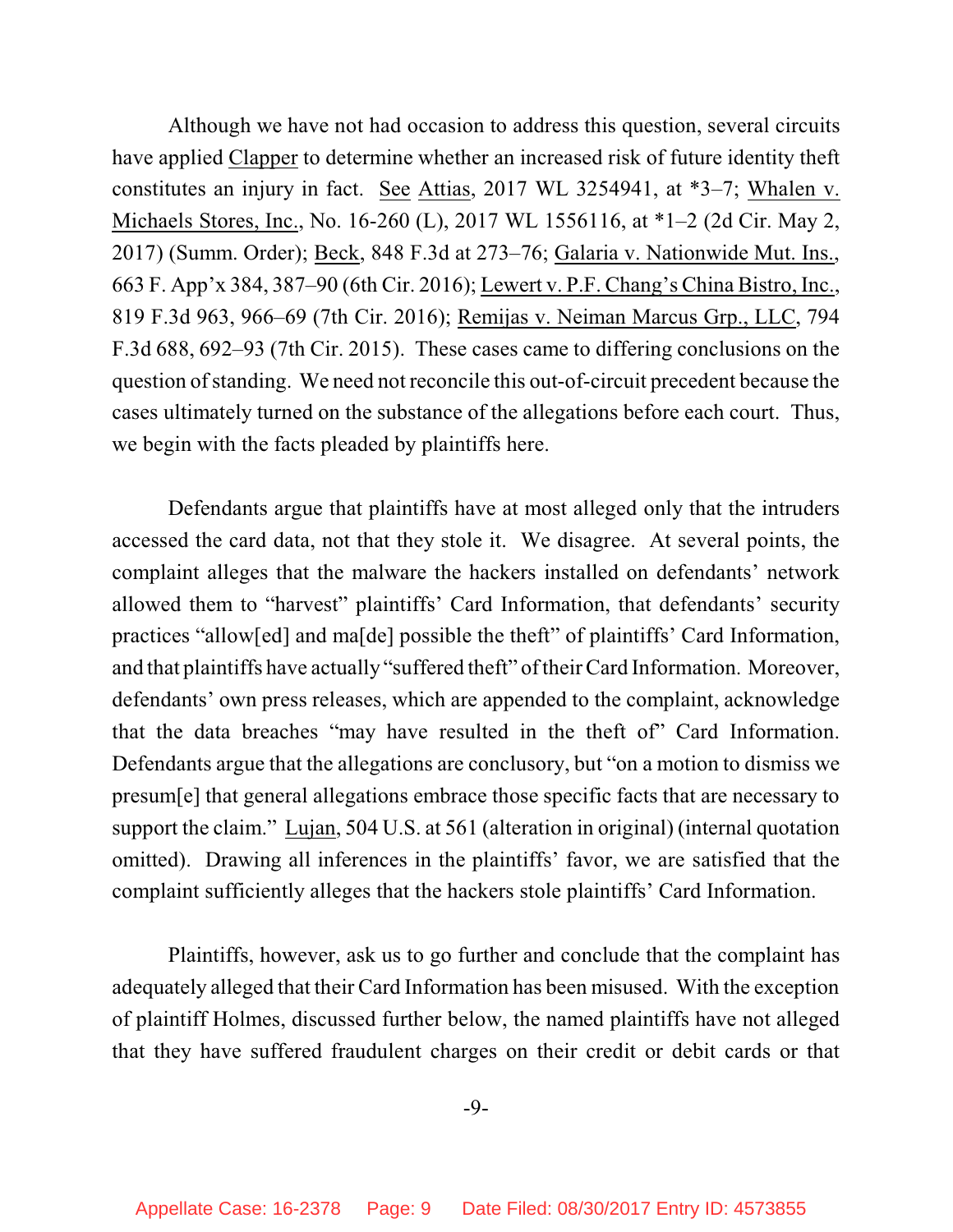fraudulent accounts have been opened in their names. Plaintiffs point to the allegations that, on information and belief, illicit websites are selling their Card Information to counterfeiters and fraudsters, and that plaintiffs' financial institutions are attempting to mitigate their risk. Not only are these allegations speculative, they also fail to allege any injury "to the plaintiff[s]." Friends of the Earth, Inc. v. Laidlaw Envtl. Servs. (TOC), Inc., 528 U.S. 167, 181 (2000); see Spokeo, 136 S. Ct. at 1548 (injury "must affect the plaintiff in a personal and individual way" (quoting Lujan, 504 U.S. at 560 n.1)). Therefore, setting aside Holmes, plaintiffs sufficiently allege that their Card Information was stolen by hackers as a result of defendants' security practices, but not that it was misused.

Plaintiffs argue that the theft of their Card Information creates a substantial risk that they will suffer identity theft. According to the GAO report cited in the complaint, "identity theft" "encompasses many types of criminal activities, including fraud on existing accounts—such as unauthorized use of a stolen credit card number—or fraudulent creation of new accounts—such as using stolen data to open a credit card account in someone else's name." U.S. Gov't Accountability Off., supra, at 2. Defendants appear to concede that identity theft constitutes an actual, concrete, and particularized injury. See Attias, 2017 WL 3254941, at \*5 ("Nobody doubts that identity theft, should it befall one of these plaintiffs, would constitute a concrete and particularized injury."). Our task is to determine whether plaintiffs' allegations plausibly demonstrate that the risk that plaintiffs will suffer future identity theft is substantial.

Although others have ruled that a complaint could plausibly plead that the theft of a plaintiff's personal or financial information creates a substantial risk that they will suffer identity theft sufficient to constitute a threatened injury in fact, see, e.g., Remijas, 794 F.3d at 692–93, we conclude that plaintiffs have not done so here. As factual support for the otherwise bare assertion that "[d]ata breaches facilitate identity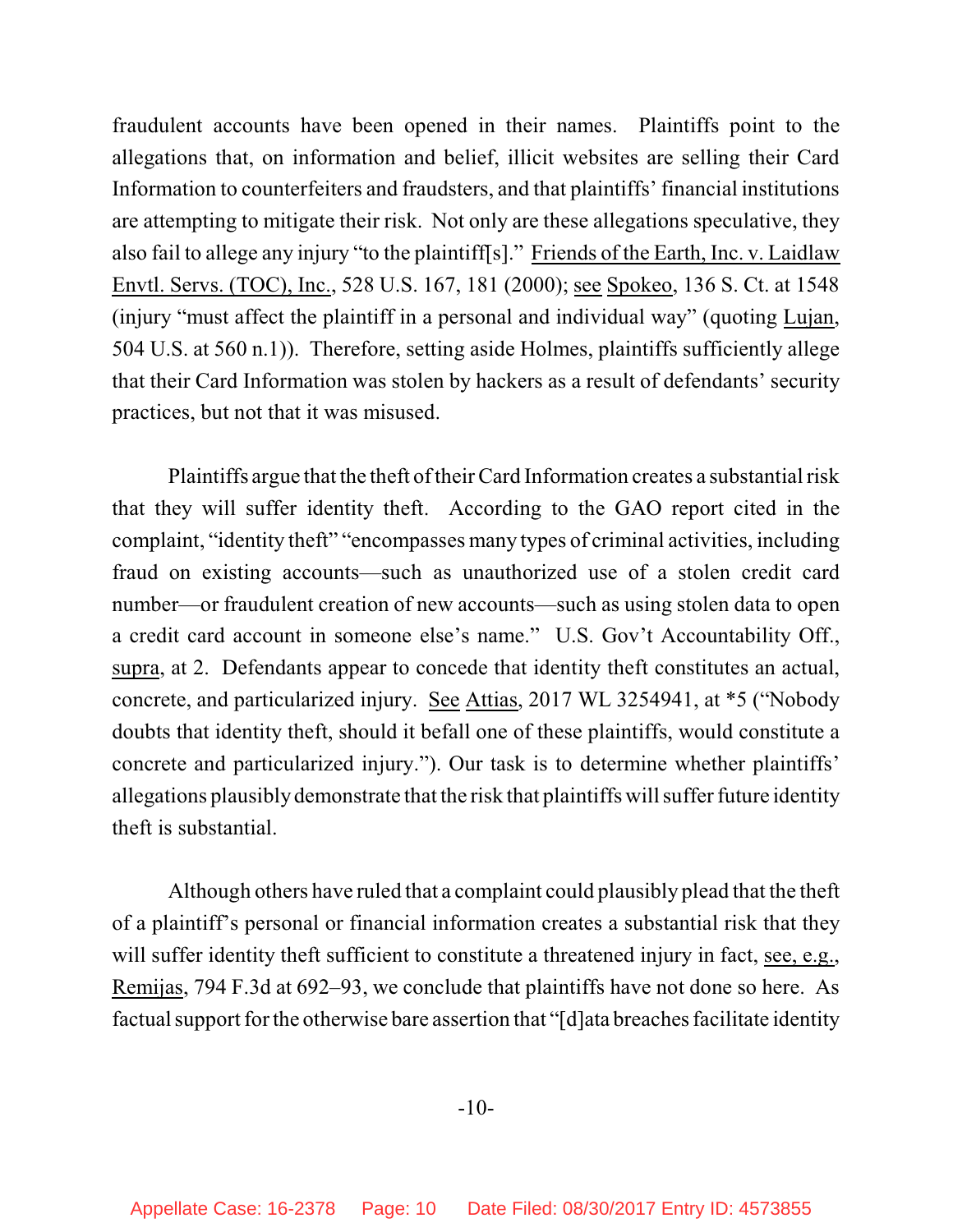theft," the complaint relies solely on the 2007 GAO report.<sup>4</sup> See generally U.S. Gov't Accountability Off., supra. This report fails to support plaintiffs' contention.

Initially, we note that the allegedly stolen Card Information does not include any personally identifying information, such as social security numbers, birth dates, or driver's license numbers. As the GAO report points out, compromised credit or debit card information, like the Card Information here, "generally cannot be used alone to open unauthorized new accounts." Id. at 30 ("The type of data compromised in a breach can effectively determine the potential harm that can result."). As such, pursuant to the factual evidence relied on in the complaint, there is little to no risk that anyone will use the Card Information stolen in these data breaches to open unauthorized accounts in the plaintiffs' names, which is "the type of identity theft generally considered to have a more harmful direct effect on consumers." Id. We are left with the risk that plaintiffs' Card Information could be used to commit credit or debit card fraud, in which criminals make unauthorized charges to or siphon money from those existing accounts.

Ultimately, the findings of the GAO report do not plausibly support the contention that consumers affected by a data breach face a substantial risk of credit or debit card fraud. Although the report acknowledges that there are some cases in which a data breach appears to have resulted in identity theft, it concludes based on the "available data and information" that "most breaches have not resulted in detected incidents of identity theft." Id. at 21. Among other evidence, the report reviews the 24 largest data breaches reported between January 2000 and June 2005, and finds

<sup>&</sup>lt;sup>4</sup>The complaint does cite a booklet prepared by the Federal Trade Commission, but this document only provides steps to take if a person is or suspects she may be a victim of identity theft. See Fed. Trade Comm'n, Taking Charge: What To Do If Your Identity Is Stolen (2013), https://publications.usa.gov/USAPubs.php?PubID= 3326. This document has no bearing on the risk of identity theft following a data breach.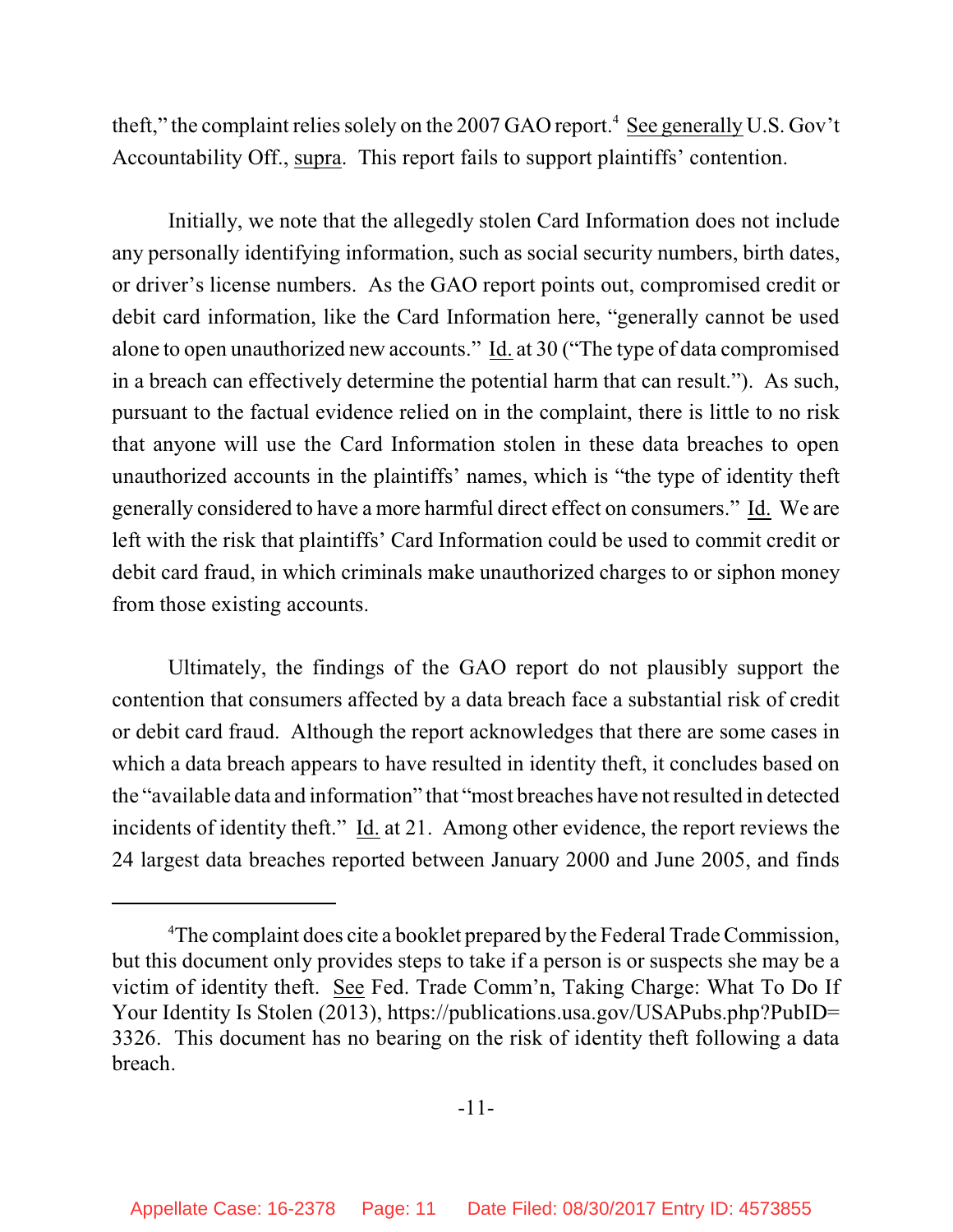only four were known to have resulted in some form of identity theft, and only three of those were believed to be incidents of account fraud. Id. at 24–25. Because the report finds that data breaches are unlikely to result in account fraud, it does not support the allegation that defendants' data breaches create a substantial risk that plaintiffs will suffer credit or debit card fraud. See Beck, 848 F.3d at 276.

The 2007 report found that "[c]omprehensive information on the outcomes of data breaches is not available," U.S. Gov't Accountability Off., supra at 21, and the "extent to which data breaches result in identity theft is not well known," id. at 5. It is possible that some years later there may be more detailed factual support for plaintiffs' allegations of future injury. But such support is absent from the complaint here, and a mere possibility is not enough for standing.<sup>5</sup> See Clapper, 568 U.S. at 409 ("'[A]llegations of possible future injury' are not sufficient." (quoting Whitmore v. Arkansas, 495 U.S. 149, 158 (1990))); Braitberg v. Charter Commc'ns, Inc., 836 F.3d 925, 930 (8th Cir. 2016) ("[A] speculative or hypothetical risk is insufficient.").

Plaintiffs also argue that the costs they incurred to mitigate their risk of identity theft, including time they spent reviewing information about the breach and monitoring their account information, constitute an injury in fact for purposes of standing. Because plaintiffs have not alleged a substantial risk of future identity theft, the time they spent protecting themselves against this speculative threat cannot create an injury. See Clapper, 133 S. Ct. at 1151 (plaintiffs "cannot manufacture standing merely by inflicting harm on themselves based on their fears of hypothetical

<sup>5</sup>We recognize there may be other means—aside from relying on reports and studies—to allege a substantial risk of future injury, and we do not comment on the sufficiency of such potential methods here. We also do not address any of the independent forms of injury discussed by the district court, including the argument that the invasion of privacy suffered by the plaintiffs constitutes an injury in fact, because the plaintiffs do not press them on appeal.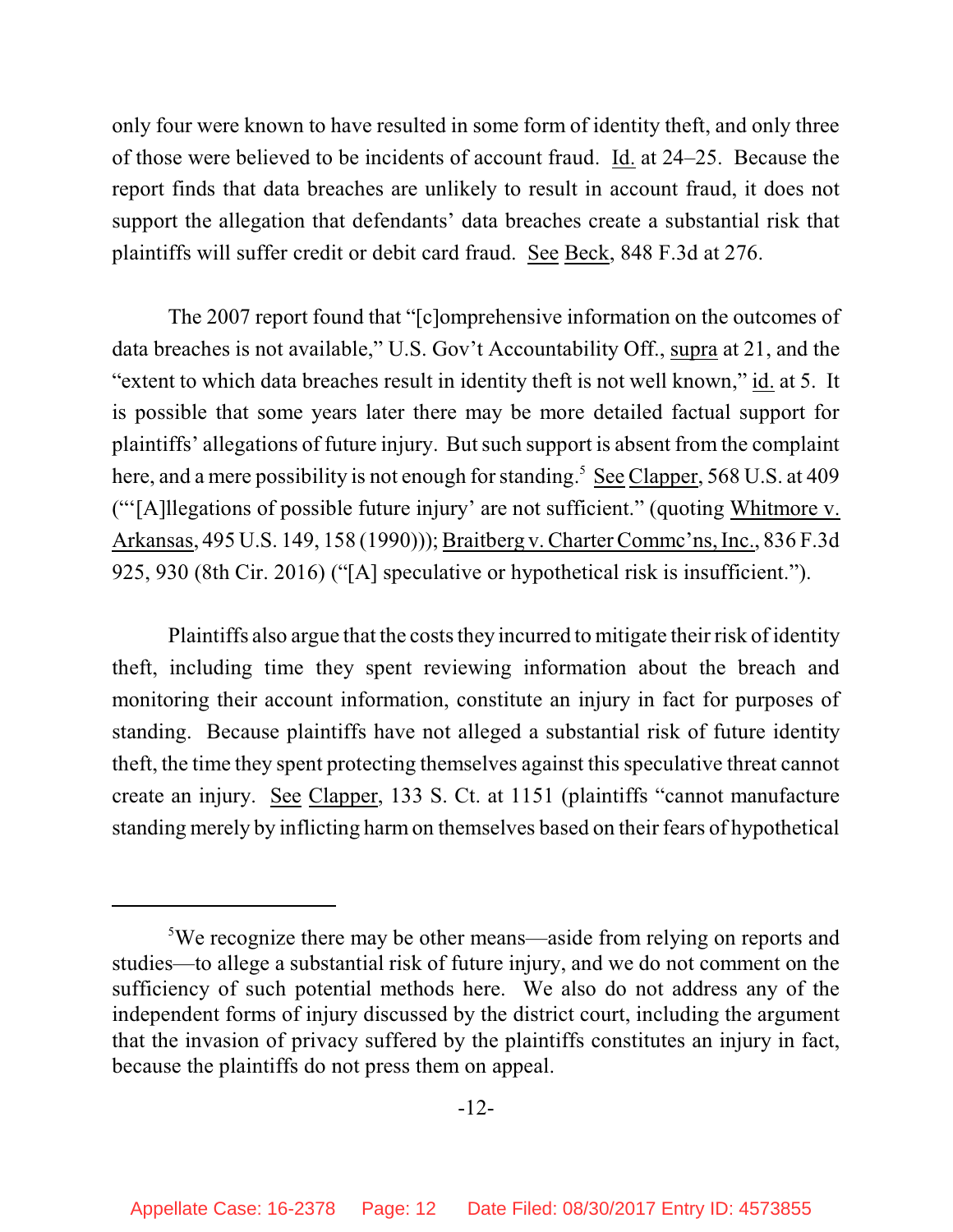future harm that is not certainly impending"); Beck, 848 F.3d at 276–77 ("[S]elfimposed harms cannot confer standing.").<sup>6</sup>

Accordingly, we conclude that the complaint has not sufficiently alleged a substantial risk of identity theft, and plaintiffs' allegations of future injury do not support standing in this case.

## **B. Present Injury**

Although the complaint's allegations of future injury are insufficient, plaintiff Holmes alleges a present injury in fact to support his standing. He alleges that he suffered a fraudulent charge on the credit card he previously used to make a purchase at one of defendants' stores affected by the data breaches. This misuse of Holmes' Card Information is credit card fraud and thus a form of identity theft. As previously noted, defendants do not contest that identity theft constitutes an actual, concrete, and particularized injury. See Attias, 2017 WL 3254941, at \*5. Instead of attacking the nature of Holmes' injury, defendants challenge the sufficiency of his allegations.

First, defendants argue that Holmes' theory of actual injury "is not properly before the Court because it is not alleged in the Complaint." Contrary to defendants' contention, "it is unnecessary to set out a legal theory for the plaintiff's claim for

<sup>6</sup>Plaintiffs also cursorily argue that because they have alleged in claimfour that defendants breached an implied contract to "take reasonable measures to protect" plaintiffs' Card Information, the complaint adequately alleges standing. We have held, in the context of an express contract, that "a plaintiff who has produced facts indicating it was a party to a breached contract has a judicially cognizable interest for standing purposes, regardless of the merits of the breach alleged." Carlsen, 833 F.3d at 909 (internal quotation omitted). Even if such analysis applies to an implied contract—a question we need not decide here—the complaint does not sufficiently allege that plaintiffs were party to such a contract. Therefore, the breach of implied contract claim does not supply plaintiffs with Article III standing.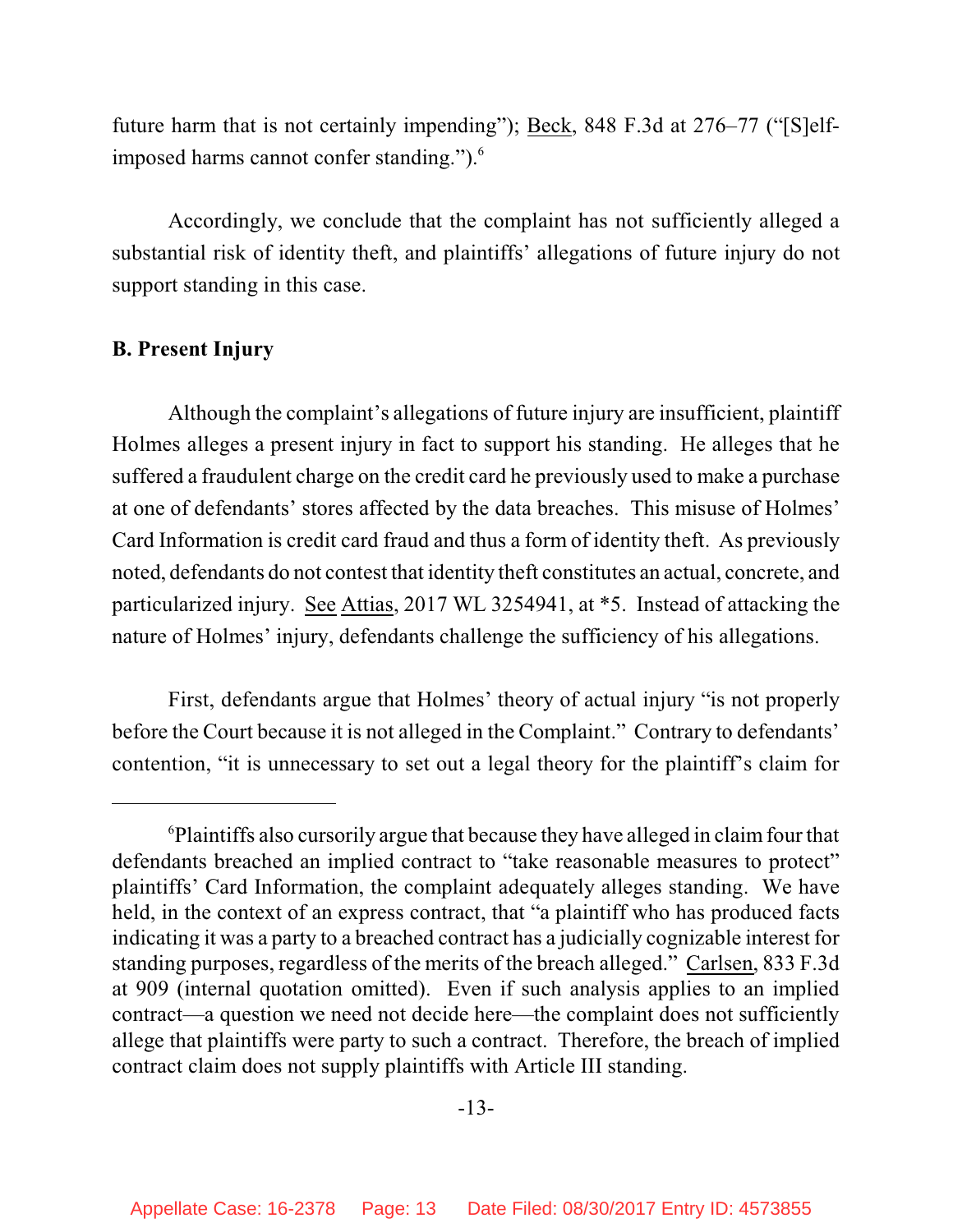relief" in a pleading. Johnson v. City of Shelby, 135 S. Ct. 346, 347 (2014) (internal quotation omitted). So long as the facts alleged in the complaint demonstrate Holmes' actual injury, plaintiffs have met their burden at the pleading stage. Cf. Topchian v. JPMorgan Chase Bank, N.A., 760 F.3d 843, 849 (8th Cir. 2014) ("[I]t is the facts alleged in a complaint, and not the legal theories, that state a claim.").

Second, defendants argue that Holmes has not sufficiently alleged that his injury is fairly traceable to defendants' data breaches for essentially two reasons. Initially, defendants contend that Holmes must allege that his particular "fraudulent charge occurred because of" defendants' data breaches. By focusing narrowly on the allegationsspecific to Holmes, defendants ignore the allegations in the complaint that apply to all plaintiffs. These latter allegations state a "causal connection," Bennett v. Spear, 520 U.S. 154, 167 (1997), between the deficiencies in defendants' security system and the theft and misuse of customers' Card Information: Defendants failed to secure customer Card Information on their network; their network was subsequently hacked; customer Card Information was stolen by the hackers; and Holmes became the victim of identity theft after the data breaches. At this stage of the litigation, "we presum[e] that [these] general allegations embrace those specific facts that are necessary to support" a link between Holmes' fraudulent charge and the data breaches. Id. at 168 (first alteration in original) (quoting Lujan, 504 U.S. at 561). We thus find Holmes has met his burden, "which is relatively modest at this stage of the litigation," of alleging that his fraudulent charge is fairly traceable to the defendants' breaches. Id. at 171; see Resnick v. AvMed, Inc., 693 F.3d 1317, 1324 (11th Cir. 2012) (concluding that actual identity fraud following the theft of laptops containing plaintiffs' personal information was fairly traceable to defendant's failures).

In addition, defendants argue that the fairly traceable element is not satisfied because without evidence of widespread misuse, the complaint does not support the inference that these data breaches caused Holmes' fraudulent charge. Defendants rely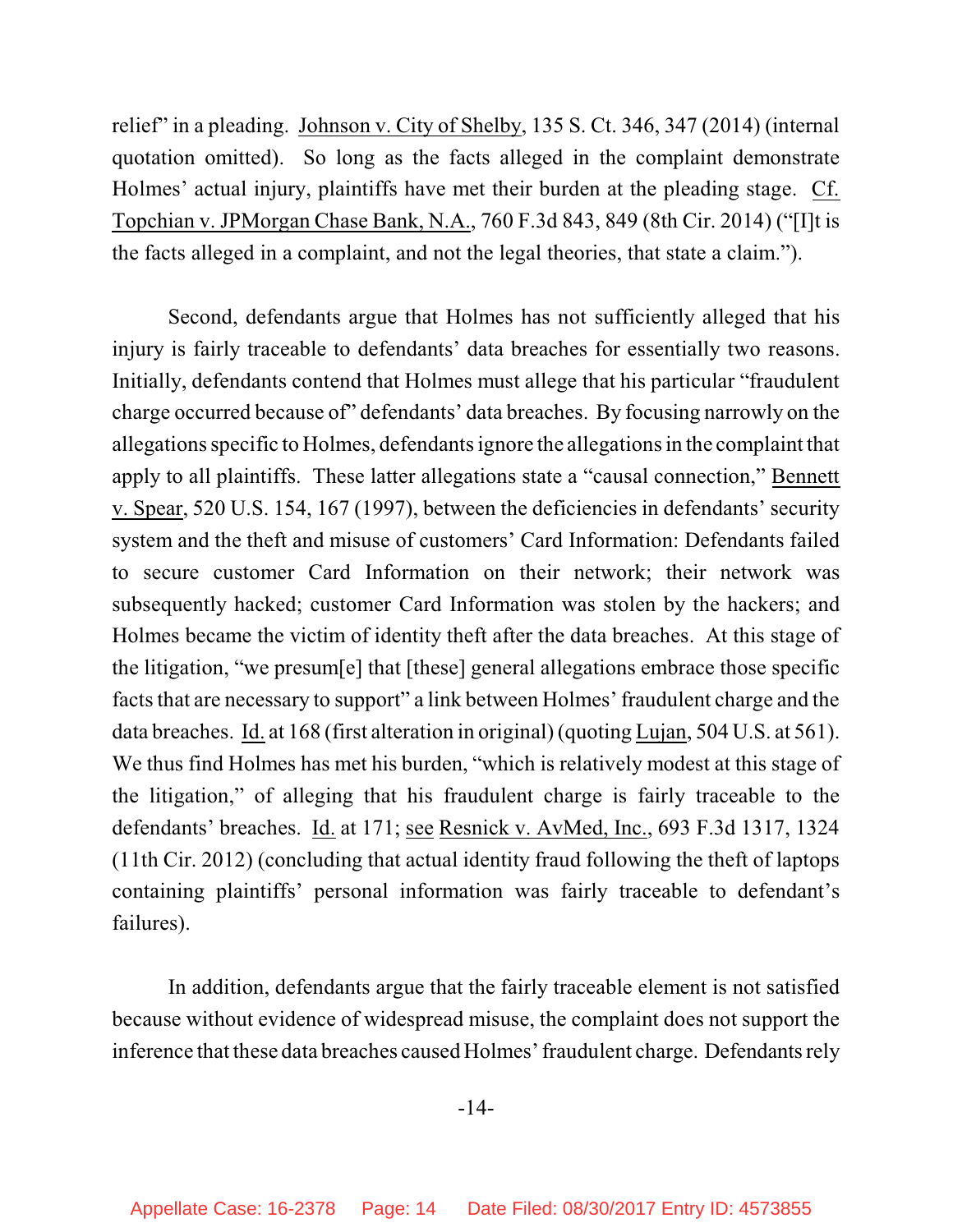on the district court's "common sense" conclusion that due to the frequency of credit card fraud, one would expect that in a group of sixteen named plaintiffs and thousands of potential class members who used a credit or debit card at defendants' affected stores, there would be more than one instance of a fraudulent charge. After finding that evidence of misuse was required to establish standing, the district court concluded that "the single isolated instance of an unauthorized charge [suffered by Holmes] is not indicative of data misuse that is fairly traceable to the Data Breach."

Even if evidence of misuse following a data breach is necessary for a plaintiff to establish standing—a conclusion we need not definitively reach today—we conclude that the district court erred in holding that Holmes' standing was dependent on the standing of other named plaintiffs and unnamed class members. Each plaintiff'sstandingmust be assessed individually. SeeRedRiver Freethinkers v. City of Fargo, 679 F.3d 1015, 1023 (8th Cir. 2012) (standing requires examination of "whether the particular plaintiff is entitled to an adjudication of the particular claims asserted" (quoting Allen v. Wright, 468 U.S. 737, 752 (1984))); Jones v. Gale, 470 F.3d 1261, 1265 (8th Cir. 2006) ("[W]here one plaintiff establishes standing to sue, the standing of other plaintiffs is immaterial to jurisdiction." (internal quotation omitted)). At a later stage of the litigation, defendants are free to litigate whether the data breach caused Holmes' fraudulent charge, but "this debate has no bearing on standing to sue." Remijas, 794 F.3d at 696; see Lexmark Int'l, Inc. v. Static Control Components, Inc., 134 S. Ct. 1377, 1391 n.6 (2014) ("Proximate causation is not a requirement of Article III standing.").

Holmes' allegations of misuse of his Card Information were sufficient to demonstrate that he had standing; that is all that is required for the court to have subject matter jurisdiction over this action. See 2 William B. Rubenstein, Newberg on Class Actions § 2:1 (5th ed. 2012) ("Once threshold individual standing by the class representative is met, a proper party to raise a particular issue is before the court; there is no further, separate 'class action standing' requirement."); cf. Spokeo,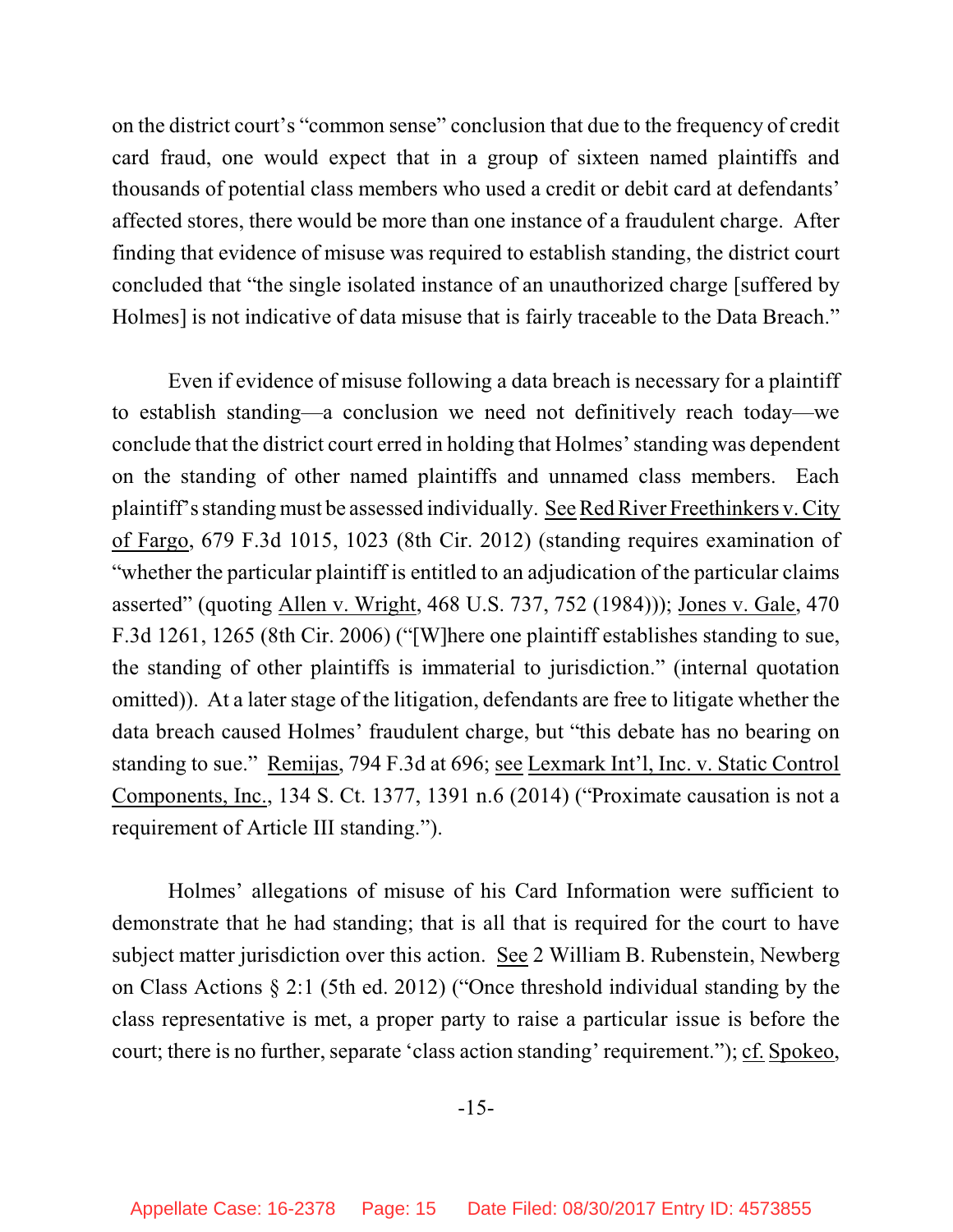136 S. Ct. at 1547 n.6 ("[N]amed plaintiffs who represent a class must allege and show that they personally have been injured, not that injury has been suffered by other, unidentified members of the class to which they belong." (internal quotation omitted)).

Finally, defendants point to several purported deficiencies in Holmes' allegations, arguing that he failed to allege the date he shopped at the affected Illinois store, the amount of the charge, or that the charge was unreimbursed. While such omissions could be fatal to the complaint under the "higher hurdles" of Rules  $8(a)$  and 12(b)(6)—a contention that we do not opine on here—standing under Article III presents only a "threshold inquiry," Brown v. Medtronic, Inc., 628 F.3d 451, 459 (8th Cir. 2010), requiring "general allegations" of injury, causation, and redressability, Lujan, 504 U.S. at 561. We conclude that these attacks on the sufficiency of Holmes' allegations are more properly directed at whether the complaint states a claim, not whether Holmes has alleged standing. See Miller v. Redwood Toxicology Lab., Inc., 688 F.3d 928, 936 (8th Cir. 2012) ("The issue . . . of whether Miller's allegations are sufficient to state a cause of action under Rule 12(b)(6) presents a different and distinct matter" from Article III standing).

Although defendants do not challenge the final element of standing, we find that Holmes' injury is "likely to be redressed by a favorable judicial decision." Spokeo, 136 S. Ct. at 1547. To the extent Holmes can show that the fraudulent charge was unreimbursed, such financial harm would be compensable in this action. See Remijas, 794 F.3d at 696–97; see also Warth, 422 U.S. at 500 ("[S]tanding in no way depends on the merits of the plaintiff's" claim).

Because the complaint contains sufficient allegations to demonstrate that Holmes suffered an injury in fact, fairly traceable to defendants' security practices, and likely to be redressed by a favorable judgment, Holmes has standing under Article III's case or controversy requirement. See Lewert, 819 F.3d at 967 (named